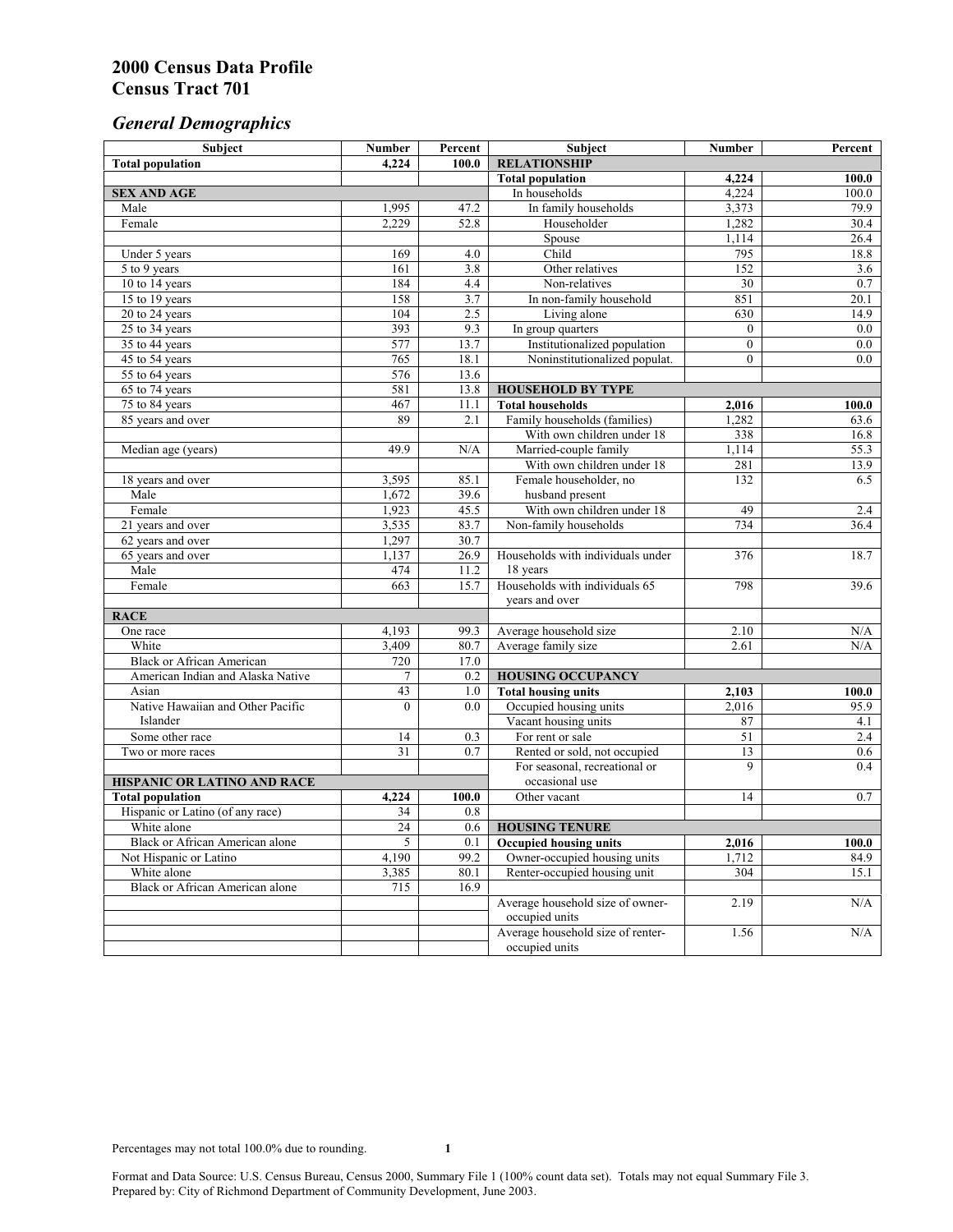### *Social Characteristics*

| <b>Subject</b>                                                              | <b>Number</b>            | Percent   | <b>Subject</b>                         | <b>Number</b>    | Percent          |
|-----------------------------------------------------------------------------|--------------------------|-----------|----------------------------------------|------------------|------------------|
| <b>SCHOOL ENROLLMENT</b>                                                    | <b>RESIDENCE IN 1995</b> |           |                                        |                  |                  |
| Population 3 years and over enrolled in                                     | 616                      | 100.0     | Population 5 years and over            | 4,045            | 100.0            |
| school                                                                      |                          |           | Same house in 1995                     | 2,657            | 65.7             |
| Nursery school, preschool                                                   | 49                       | 8.0       | Different house in the U.S. in         | 1,364            | 33.7             |
| Kindergarten                                                                | 65                       | 10.6      | 1995                                   |                  |                  |
| Elementary school (grades 1-8)                                              | 199                      | 32.3      | Same county                            | 433              | 10.7             |
| High school (grades 9-12)                                                   | 162                      | 26.3      | Different county                       | 931              | 23.0             |
| College or graduate school                                                  | 141                      | 22.9      | Same state                             | 640              | 15.8             |
|                                                                             |                          |           | Different state                        | 291              | 7.2              |
| EDUCATIONAL ATTAINMENT                                                      |                          |           | Elsewhere in 1995                      | 24               | 0.6              |
| Population 25 years and over                                                | 3,466                    | 100.0     |                                        |                  |                  |
| Less than 9 <sup>th</sup> grade                                             | 36                       | 1.0       | NATIVITY AND PLACE OF BIRTH            |                  |                  |
| $9th$ to $12th$ grade, no diploma                                           | 98                       | 2.8       | <b>Total population</b>                | 4,224            | 100.0            |
| High school graduate (includes equivalency)                                 | 566                      | 16.3      | Native                                 | 4.082            | 96.6             |
| Some college, no degree                                                     | 670                      | 19.3      | Born in United States                  | 4,035            | 95.5             |
| Associate degree                                                            | 177                      | 5.1       | State of residence                     | 2,112            | 50.0             |
| Bachelor's degree                                                           | 1,088                    | 31.4      | Different state                        | 1,923            | 45.5             |
| Graduate or professional degree                                             | 831                      | 24.0      | Born outside United States             | 47               | 1.1              |
| Percent high school graduate or higher                                      | 96.1%                    | N/A       | Foreign born                           | $\overline{142}$ | 3.4              |
| Percent bachelor's degree or higher                                         | 55.4%                    | N/A       | Entered 1990 to March 2000             | 13               | 0.3              |
|                                                                             |                          |           | Naturalized citizen                    | 93               | 2.2              |
| <b>MARITAL STATUS</b>                                                       | Not a citizen            | 49        | 1.2                                    |                  |                  |
| Population 15 years and over                                                | 3,722                    | 100.0     |                                        |                  |                  |
| Never married                                                               | 523                      | 14.1      | <b>REGION OF BIRTH OF FOREIGN BORN</b> |                  |                  |
| Now married, not including separated                                        | 2.349                    | 63.1      | Total (excluding born at sea)          | 142              | 100.0            |
| Separated                                                                   | 17                       | 0.5       | Europe                                 | 79               | 55.6             |
| Widowed                                                                     | 395                      | 10.6      | Asia                                   | 34               | 23.9             |
| Female                                                                      | 360                      | 9.7       | Africa                                 | $\theta$         | 0.0              |
| Divorced                                                                    | 438                      | 11.8      | Oceania                                | $\Omega$         | 0.0              |
| Female                                                                      | 232                      | 6.2       | Latin America                          | 29               | 20.4             |
|                                                                             |                          |           | Northern America                       | $\theta$         | 0.0              |
| <b>GRANDPARENTS AS CAREGIVERS</b>                                           |                          |           |                                        |                  |                  |
| Grandparent living in household with<br>76                                  |                          | 100.0     | <b>LANGUAGE SPOKEN AT HOME</b>         |                  |                  |
| one or more own grandchildren under 18                                      |                          |           | Population 5 years and over            | 4,045            | 100.0            |
| years                                                                       |                          |           | English only                           | 3,797            | 93.9             |
| Grandparent responsible for grandchildren                                   | 39                       | 51.3      | Language other than English            | 248              | 6.1              |
|                                                                             |                          |           | Speak English less than<br>"very well" | 56               | 1.4              |
| <b>VETERAN STATUS</b>                                                       |                          |           |                                        |                  |                  |
| Civilian population 18 years and over                                       | 3,581                    | 100.0     | Spanish                                | 152<br>42        | $3.\overline{8}$ |
| Civilian veterans                                                           | 672                      | 18.8      | Speak English less than<br>"very well" |                  | 1.0              |
| <b>DISABILITY STATUS OF THE CIVILIAN</b>                                    |                          |           | Other Indo-European                    | 52               | 1.3              |
|                                                                             | languages                |           |                                        |                  |                  |
| NONINSTITUTIONALIZED POPULATION<br>Population 5 to 20 years<br>510<br>100.0 |                          |           | Speak English less than                | 14               | 0.3              |
| With a disability                                                           | 46                       | 9.0       | "very well"                            |                  |                  |
| Population 21 to 64 years                                                   | 2,383                    | 100.0     | Asian and Pacific Island               | $\theta$         | 0.0              |
| With a disability                                                           | 342                      | 14.4      | languages                              |                  |                  |
| Percent employed                                                            | 73.4%                    | N/A       | Speak English less than                | $\mathbf{0}$     | 0.0              |
| No disability                                                               | 2,041                    | 85.6      | "very well"                            |                  |                  |
| Percent employed                                                            | 84.3%                    | $\rm N/A$ | Other Languages                        | 44               | 1.1              |
| Population 65 years and over                                                | 1,139                    | 100.0     | Speak English less than                | $\overline{0}$   | 0.0              |
|                                                                             |                          |           |                                        |                  |                  |

Format and Data Source: U.S. Bureau of the Census, Census 2000, Summary File 3 (sample data set). Totals may not equal Summary File 1 due to sampling. Prepared by: City of Richmond Department of Community Development, June 2003.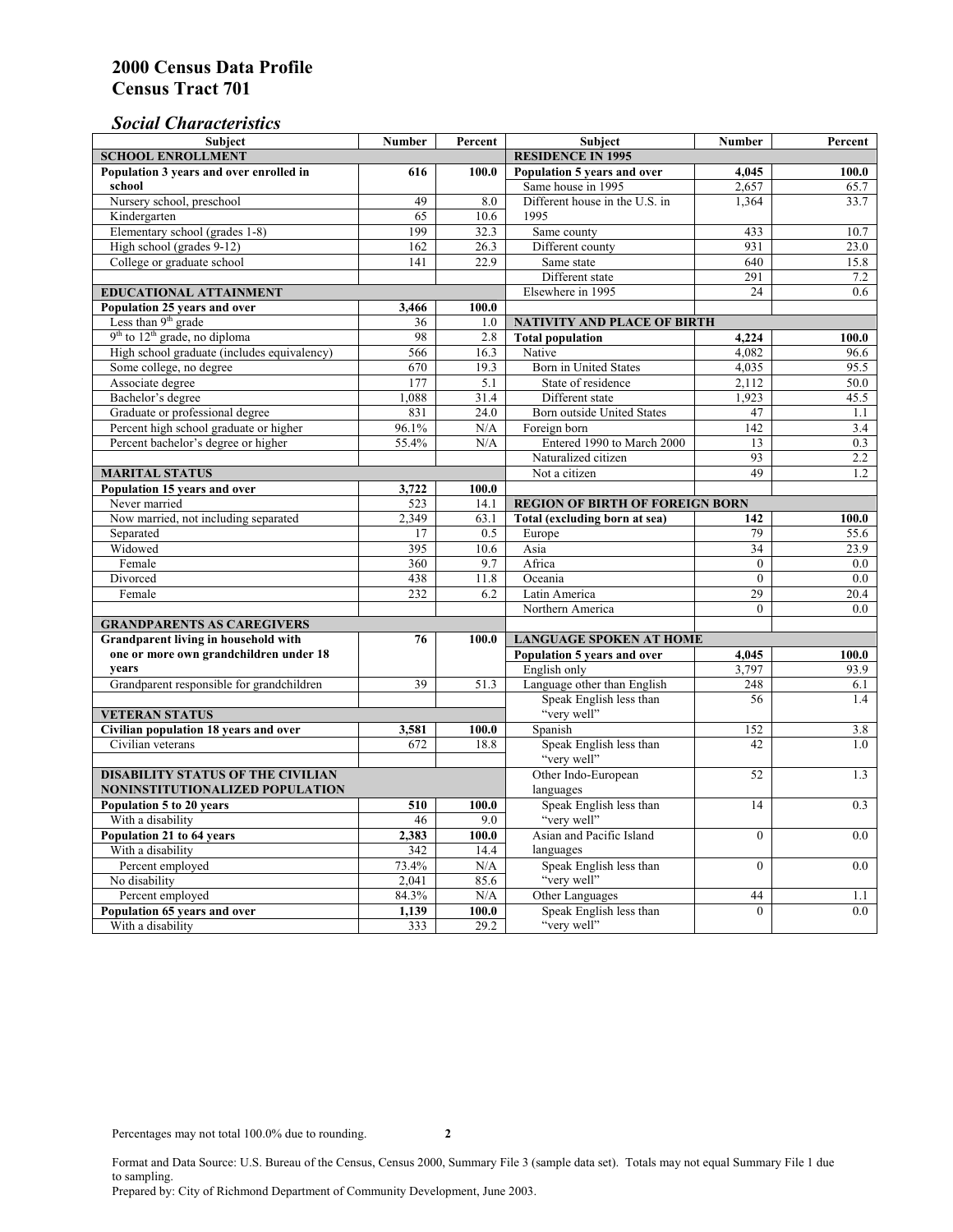#### *Economic Characteristics*

| <b>Subject</b>                                                     | Number           | Percent               | Subject                              | Number           | Percent    |
|--------------------------------------------------------------------|------------------|-----------------------|--------------------------------------|------------------|------------|
| <b>EMPLOYMENT STATUS</b>                                           |                  | <b>INCOME IN 1999</b> |                                      |                  |            |
| Population 16 years and over                                       | 3,688            | 100.0                 | Households                           | 2,032            | 100.0      |
| In labor force                                                     | 2,250            | 61.0                  | Less than \$10,000                   | 48               | 2.4        |
| Civilian labor force                                               | 2,237            | 60.7                  | \$10,000 to \$14,999                 | 57               | 2.8        |
| Employed                                                           | 2,182            | 59.2                  | \$15,000 to \$24,999                 | 81               | 4.0        |
| Unemployed                                                         | 55               | 1.5                   | \$25,000 to \$34,999                 | 180              | 8.9        |
| Percent of civilian labor force                                    | 2.5%             | N/A                   | \$35,000 to \$49,999                 | 288              | 14.2       |
| Armed Forces                                                       | 13               | 0.4                   | \$50,000 to \$74,999                 | 498              | 24.5       |
| Not in labor force                                                 | 1,438            | 39.0                  | \$75,000 to \$99,999                 | 375              | 18.5       |
| Females 16 years and over                                          | 1,955            | 100.0                 | \$100,000 to \$149,999               | 342              | 16.8       |
| In labor force                                                     | 1,057            | 54.1                  | \$150,000 to \$199,999               | 84               | 4.1        |
| Civilian labor force                                               | 1,057            | 54.1                  | \$200,000 or more                    | 79               | 3.9        |
| Employed                                                           | 1,044            | 53.4                  | Median household income (dollars)    | 66,169           | N/A        |
| Own children under 6 years                                         | 232              | 100.0                 |                                      |                  |            |
| All parents in family in labor force                               | 206              | 88.8                  | With earnings                        | 1,409            | 69.3       |
|                                                                    |                  |                       | Mean earnings (dollars)              |                  | N/A        |
|                                                                    |                  |                       |                                      | 72,587           |            |
| <b>COMMUTING TO WORK</b>                                           |                  |                       | With Social Security income          | 828              | 40.7       |
| Workers 16 years and over                                          | 2,174            | 100.0                 | Mean Social Security income          | 15,356           | N/A        |
| Car, truck, or van – drove alone                                   | 1,920            | 88.3                  | (dollars)                            |                  |            |
| Car, truck, or van - carpooled                                     | 149              | 6.9                   | With Supplemental Security income    | 22               | 1.1        |
| Public transportation (including taxicab)                          | $\overline{7}$   | 0.3                   | Mean Supplemental Security           | 6.005            | N/A        |
| Walked                                                             | 18               | 0.8                   | income (dollars)                     |                  |            |
| Other means                                                        | $\overline{7}$   | 0.3                   | With public assistance income        | $\tau$           | 0.3        |
| Worked at home                                                     | 73               | $\overline{3.4}$      | Mean public assistance income        | 1,000            | N/A        |
| Mean travel time to work (minutes)                                 | 26.2             | N/A                   | (dollars)                            |                  |            |
|                                                                    |                  |                       | With retirement income (dollars)     | 644              | 31.7       |
| Employed civilian population 16 years and over                     | 2,182            | 100.0                 | Mean retirement income (dollars)     | 29,561           | N/A        |
| <b>OCCUPATION</b>                                                  |                  |                       |                                      |                  |            |
| Management, professional, and related occupations                  | 1,366            | 62.6                  | <b>Families</b>                      | 1,304            | 100.0      |
| Service occupations                                                | 79               | 3.6                   | Less than \$10,000                   | $\mathbf{0}$     | $0.0\,$    |
| Sales and office occupations                                       | 528              | 24.2                  | \$10,000 to \$14,999                 | 9                | $0.7\,$    |
| Farming, fishing, and forestry occupations                         | $\boldsymbol{0}$ | 0.0                   | \$15,000 to \$24,999                 | 25               | 1.9        |
| Construction, extraction, and maintenance                          | 76               | 3.5                   | \$25,000 to \$34,999                 | 73               | 5.6        |
| occupations                                                        |                  |                       | \$35,000 to \$49,999                 | 135              | 10.4       |
| Production, transportation, and material moving                    | 133              | 6.1                   | \$50,000 to \$74,999                 | 341              | 26.2       |
| occupations                                                        |                  |                       | \$75,000 to \$99,999                 | 270              | 20.7       |
|                                                                    |                  |                       | \$100,000 to \$149,999               | 308              | 23.6       |
|                                                                    |                  |                       | \$150,000 to \$199,999               | 75               | 5.8        |
| <b>INDUSTRY</b><br>Agriculture, forestry, fishing and hunting, and | 8                |                       | \$200,000 or more                    | 68               | 5.2        |
|                                                                    |                  | 0.4                   |                                      |                  |            |
| mining                                                             |                  |                       | Median family income (dollars)       | 82,729           | N/A        |
| Construction                                                       | 94               | 4.3                   |                                      |                  |            |
| Manufacturing                                                      | 108              | 4.9                   | Per capita income (dollars)          | 40,554           | N/A        |
| Wholesale trade                                                    | 87               | 4.0                   | <b>Median earnings (dollars)</b>     |                  |            |
| Retail trade                                                       | 162              | $7.4\,$               | Male full-time, year-round workers   | 49,531           | N/A        |
| Transportation and warehousing, and utilities                      | 109              | 5.0                   | Female full-time, year-round workers | 41,136           | N/A        |
| Information                                                        | 114              | 5.2                   |                                      | Number           | Percent    |
| Finance, insurance, real estate, and rental and                    | 239              | 11.0                  |                                      | below            | below      |
| leasing                                                            |                  |                       |                                      | poverty          | poverty    |
| Professional, scientific, management,                              | 276              | 12.6                  | Subject                              | level            | level      |
| administrative, and waste management services                      |                  |                       | <b>POVERTY STATUS IN 1999</b>        |                  |            |
| Educational, health and social services                            | 575              | 26.4                  | <b>Families</b>                      | $\bf{0}$         | 0.0        |
| Arts, entertainment, recreation, accommodation and                 | 126              | 5.8                   | With related children under 18 years | $\overline{0}$   | $0.0\,$    |
| food services                                                      |                  |                       | With related children under 5 years  | $\mathbf{0}$     | 0.0        |
| Other services (except public administration)                      | 135              | 6.2                   | Families with female householder, no | $\bf{0}$         | 0.0        |
| Public Administration                                              | 149              | 6.8                   | husband present                      |                  |            |
|                                                                    |                  |                       | With related children under 18 years | $\overline{0}$   | $0.0\,$    |
| <b>CLASS OF WORKER</b>                                             |                  |                       | With related children under 5 years  | $\boldsymbol{0}$ | 0.0        |
| Private wage and salary workers                                    | 1,619            | 74.2                  | Individuals                          | 52               | 1.2        |
| Government workers                                                 | 495              |                       | 18 years and over                    |                  |            |
|                                                                    |                  | 22.7                  |                                      | 52               | 1.4<br>0.0 |
| Self-employed workers in own not incorporated<br>business          | 68               | 3.1                   | 65 years and over                    | $\mathbf{0}$     |            |
|                                                                    |                  |                       | Related children under 18 years      | $\overline{0}$   | $0.0\,$    |
| Unpaid family workers                                              | $\mathbf{0}$     | 0.0                   | Related children 5 to 17 years       | $\mathbf{0}$     | $0.0\,$    |
|                                                                    |                  |                       | Unrelated individuals 15 years and   | 52               | 6.0        |
|                                                                    |                  |                       | over                                 |                  |            |

Percentages may not total 100.0% due to rounding. **3** 

Format and Data Source: U.S. Bureau of the Census, Census 2000, Summary File 3 (sample data set). Totals may not equal Summary File 1 due to sampling.

Prepared by: City of Richmond Department of Community Development, June 2003.